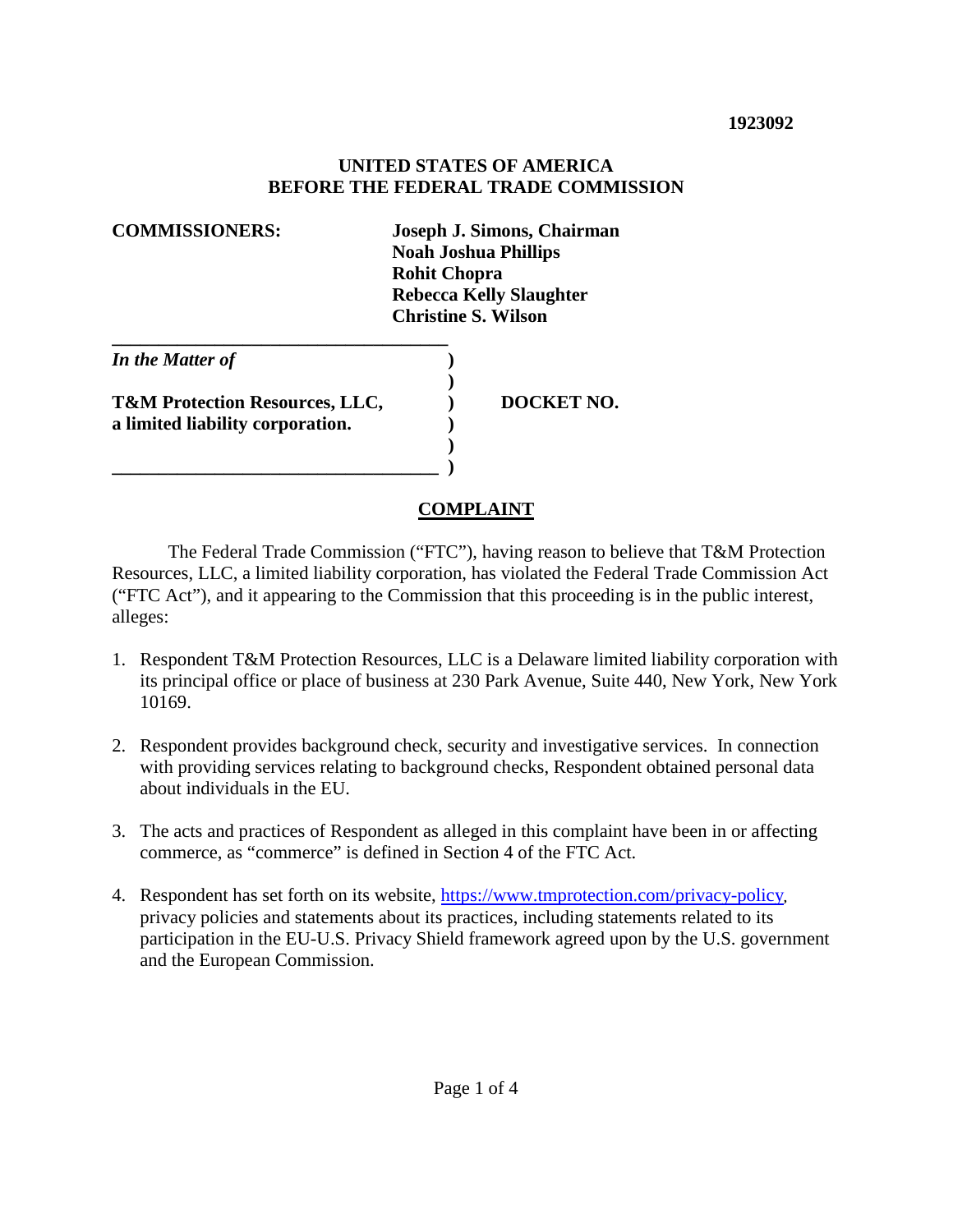### **Privacy Shield**

- 5. The EU-U.S. Privacy Shield framework ("Privacy Shield") was designed by the U.S. Department of Commerce ("Commerce") and the European Commission to provide a mechanism for U.S. companies to transfer personal data outside of the EU that is consistent with the requirements of the European Union data protection legislation. The EU General Data Protection Regulation, passed in May 2016 and enforced since May 2018 (replacing the 1995 EU Data Protection Directive), sets forth EU requirements for privacy and the protection of personal data. Among other things, it requires EU Member States to implement legislation that prohibits the transfer of personal data outside the EU, with exceptions, unless the European Commission has made a determination that the recipient jurisdiction's laws ensure the protection of such personal data. This determination is referred to commonly as meeting the EU's "adequacy" standard. Any company that voluntarily withdraws or lets its self-certification lapse must take steps to affirm to Commerce that it is continuing to protect the personal information it received while it participated in the program.
- 6. To satisfy the EU adequacy standard for certain commercial transfers, Commerce and the European Commission negotiated the EU-U.S. Privacy Shield framework, which went into effect in July 2016. The EU-U.S. Privacy Shield framework allows companies to transfer personal data lawfully from the EU to the United States. To join the EU-U.S. Privacy Shield framework, a company must self-certify to Commerce that it complies with the Privacy Shield Principles and related requirements that have been deemed to meet the EU's adequacy standard. Any company that participates in Privacy Shield must verify, at least once a year, through self-assessment or outside compliance review, that the assertions it makes about its Privacy Shield privacy practices are true and that those privacy practices have been implemented.
- 7. Companies under the jurisdiction of the FTC, as well as the U.S. Department of Transportation, are eligible to join the EU-U.S. Privacy Shield framework. A company under the FTC's jurisdiction that claims it has self-certified to the Privacy Shield Principles, but failed to self-certify to Commerce or failed to comply with the Privacy Shield Principles, may be subject to an enforcement action based on the FTC's deception authority under Section 5 of the FTC Act.
- 8. Commerce maintains a public website, https://www.privacyshield.gov/welcome, where it posts the names of companies that have self-certified to the EU-U.S. Privacy Shield framework. The listing of companies, https://www.privacyshield.gov/list, indicates whether the company's self-certification is current.
- 9. Respondent has disseminated or caused to be disseminated privacy policies and statements on the https://www.tmprotection.com/privacy-policy website, including, but not limited to, the following statements: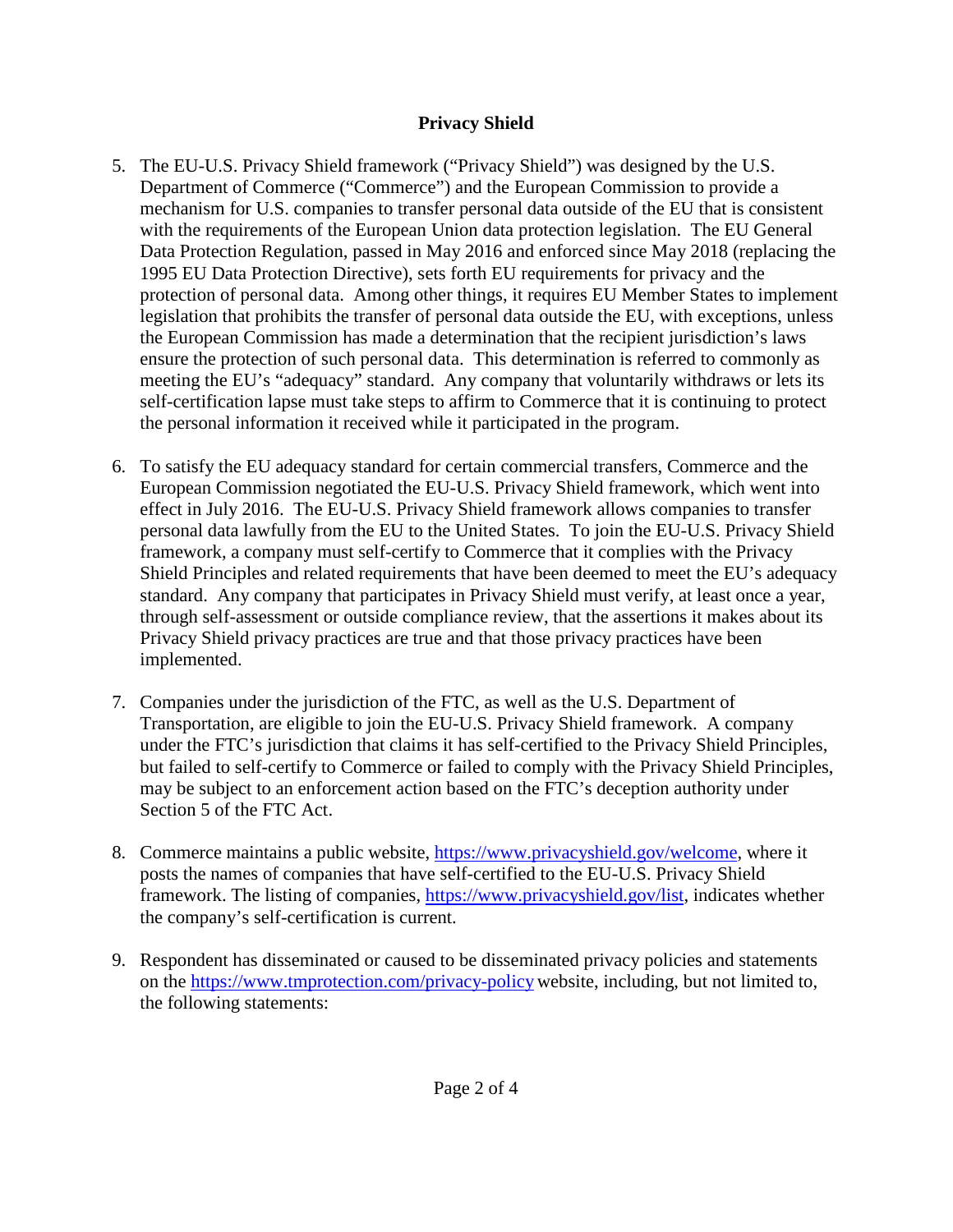### **EU-U.S. Privacy Shield Framework**

T&M Protection Resources, LLC complies with the EU-U.S. Privacy Shield Framework as set forth by the U.S. Department of Commerce regarding the collection, use, and retention of personal information transferred from the European Union to the United States. T&M Protection Resources, LLC has certified to the Department of Commerce that it adheres to the Privacy Shield Principles. If there is any conflict between the terms in this privacy policy and the Privacy Shield Principles, the Privacy Shield Principles shall govern…

- 10. Although Respondent obtained Privacy Shield certification in 2017 to support its background check services, it did not complete the steps necessary to renew its participation in the EU-U.S. Privacy Shield after that certification expired one year later, in 2018, nor did it withdraw and affirm its commitment to protect any personal information it had acquired while in the program.
- 11. Commerce warned the company to take down its claims that it participated in Privacy Shield unless and until such time as it completed the steps necessary to renew its participation in the EU.-U.S. Privacy Shield framework. Respondent did not do so.
- 12. After its certification lapsed, Respondent continued to claim, as indicated in paragraph 9, that it participated in the EU-U.S. Privacy Shield framework.
- 13. The Privacy Shield Principles include Supplemental Principle 7, which requires any company that participates in Privacy Shield to verify, at least once a year, through self-assessment or outside compliance review, that the assertions it makes about its Privacy Shield privacy practices are true and that those privacy practices have been implemented. The verification statement must be signed by a corporate officer or the outside reviewer and is required to be made available on request to the FTC or Department of Transportation, whoever has unfair and deceptive practices jurisdiction over the company.
- 14. Respondent is under the jurisdiction of the FTC. During the 2017-18 period that Respondent was certified to participate in Privacy Shield, Respondent failed to comply with the requirement to obtain, through self-assessment or outside compliance review, an attested verification statement that the assertions it had made about its Privacy Shield privacy practices during the time it participated in the program were true and that those privacy practices had been implemented.

## **Count 1-Privacy Misrepresentation**

15. As described in Paragraph 9, Respondent represented, directly or indirectly, expressly or by implication, that it was a current participant in the EU-U.S Privacy Shield framework.